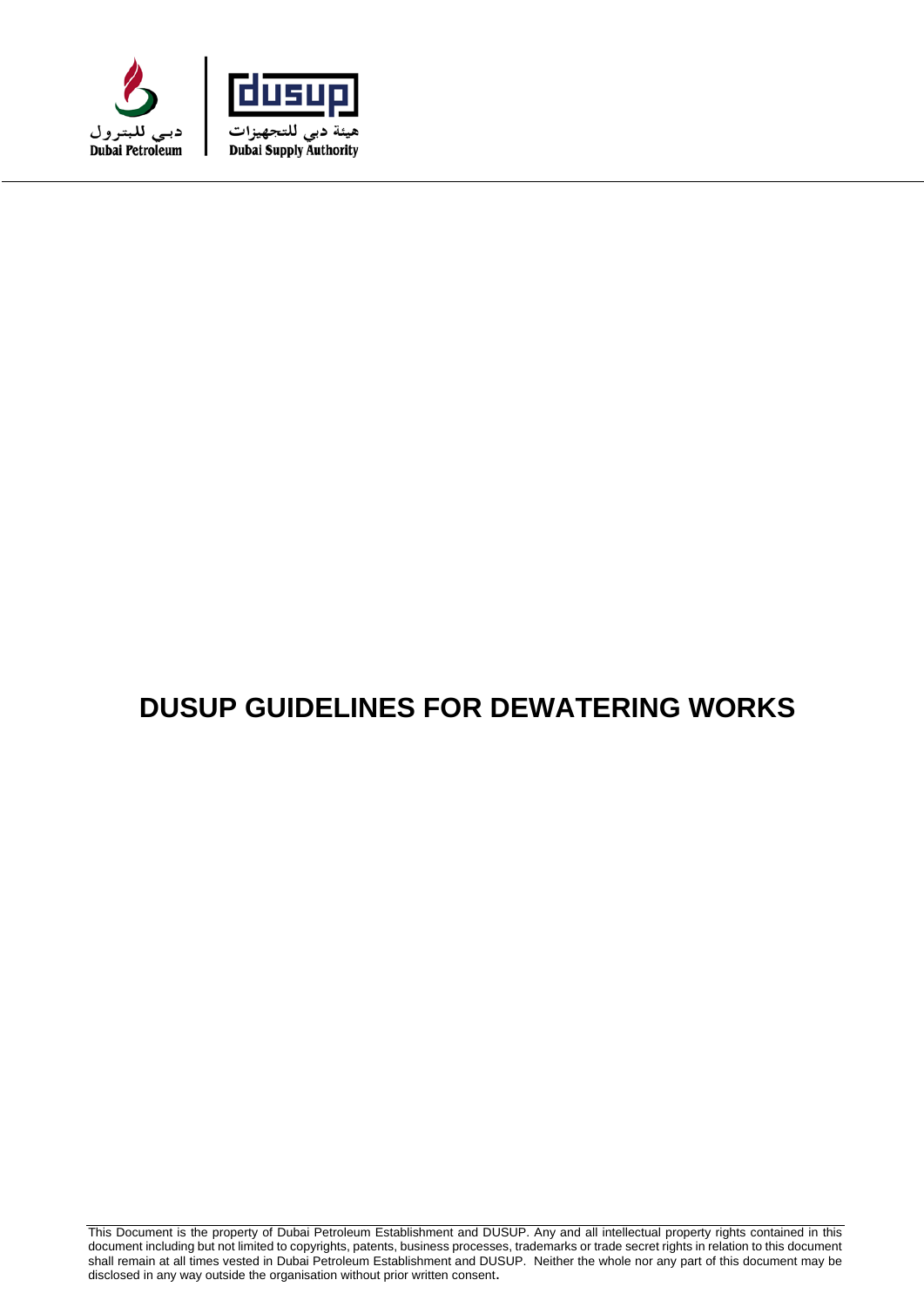#### **Approval**

Note: This guideline was approved on 22-Feb-2022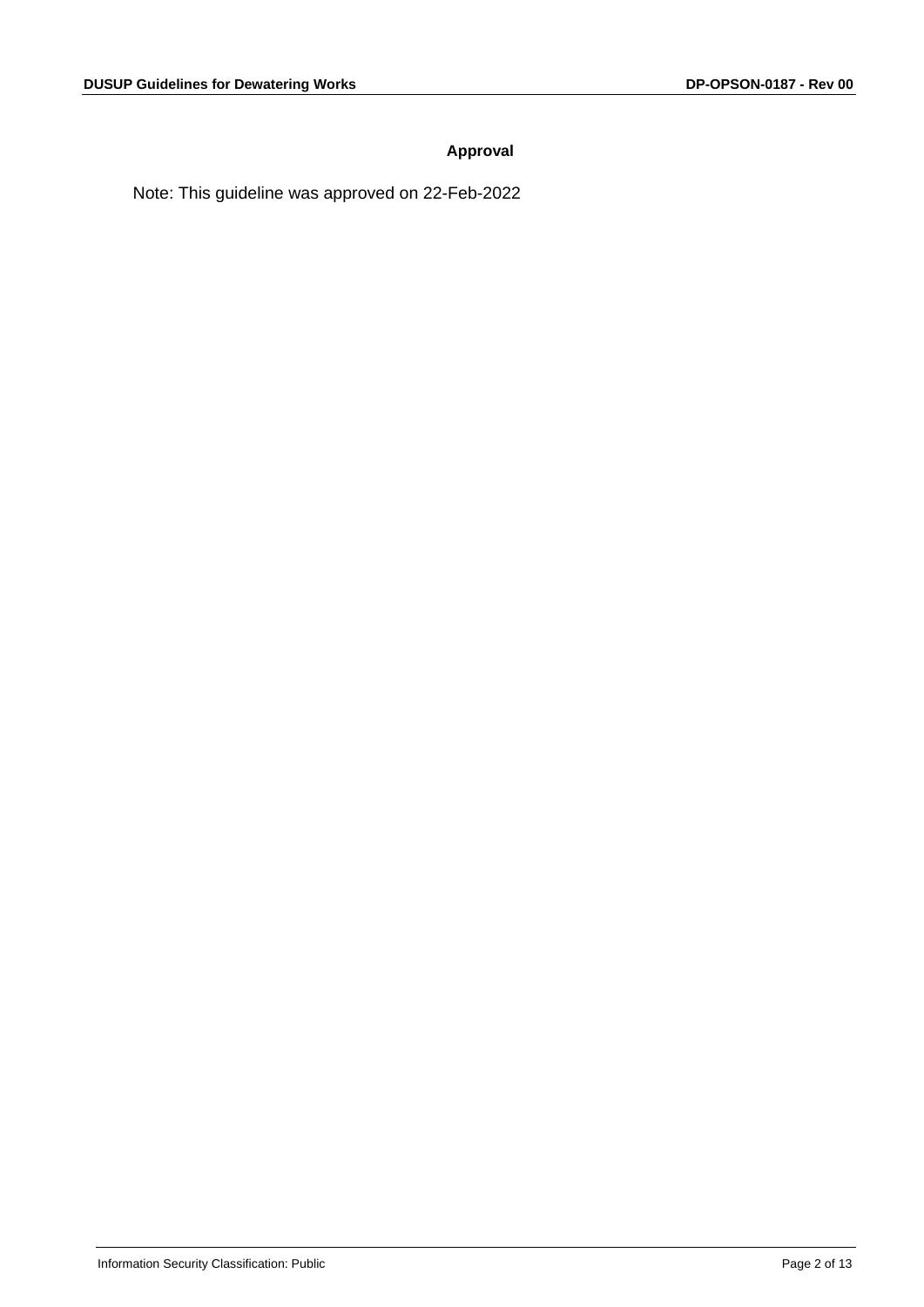# **TABLE OF CONTENTS**

| 1              |       |       |                                                               |  |  |  |  |
|----------------|-------|-------|---------------------------------------------------------------|--|--|--|--|
| $\overline{2}$ |       |       |                                                               |  |  |  |  |
| 3              |       |       |                                                               |  |  |  |  |
| 4              |       |       |                                                               |  |  |  |  |
| 5              |       |       |                                                               |  |  |  |  |
|                | 5.1   |       |                                                               |  |  |  |  |
|                | 5.2   |       |                                                               |  |  |  |  |
| 6              |       |       |                                                               |  |  |  |  |
| 7              |       |       |                                                               |  |  |  |  |
|                | 7.1   |       |                                                               |  |  |  |  |
|                | 7.1.1 |       |                                                               |  |  |  |  |
|                | 7.2   |       |                                                               |  |  |  |  |
|                | 7.2.1 |       |                                                               |  |  |  |  |
|                | 7.3   |       |                                                               |  |  |  |  |
|                | 7.3.1 |       |                                                               |  |  |  |  |
|                | 7.4   |       |                                                               |  |  |  |  |
|                |       | 7.4.1 |                                                               |  |  |  |  |
|                |       | 7.4.2 |                                                               |  |  |  |  |
|                |       | 7.4.3 |                                                               |  |  |  |  |
|                | 7.5   |       |                                                               |  |  |  |  |
|                | 7.6   |       |                                                               |  |  |  |  |
|                | 7.7   |       | Dewatering Discharge line Crossing DUSUP Pipeline/Corridor 11 |  |  |  |  |
|                | 7.8   |       |                                                               |  |  |  |  |
| 8              |       |       |                                                               |  |  |  |  |
| 9              |       |       |                                                               |  |  |  |  |
| 10             |       |       |                                                               |  |  |  |  |
|                |       |       |                                                               |  |  |  |  |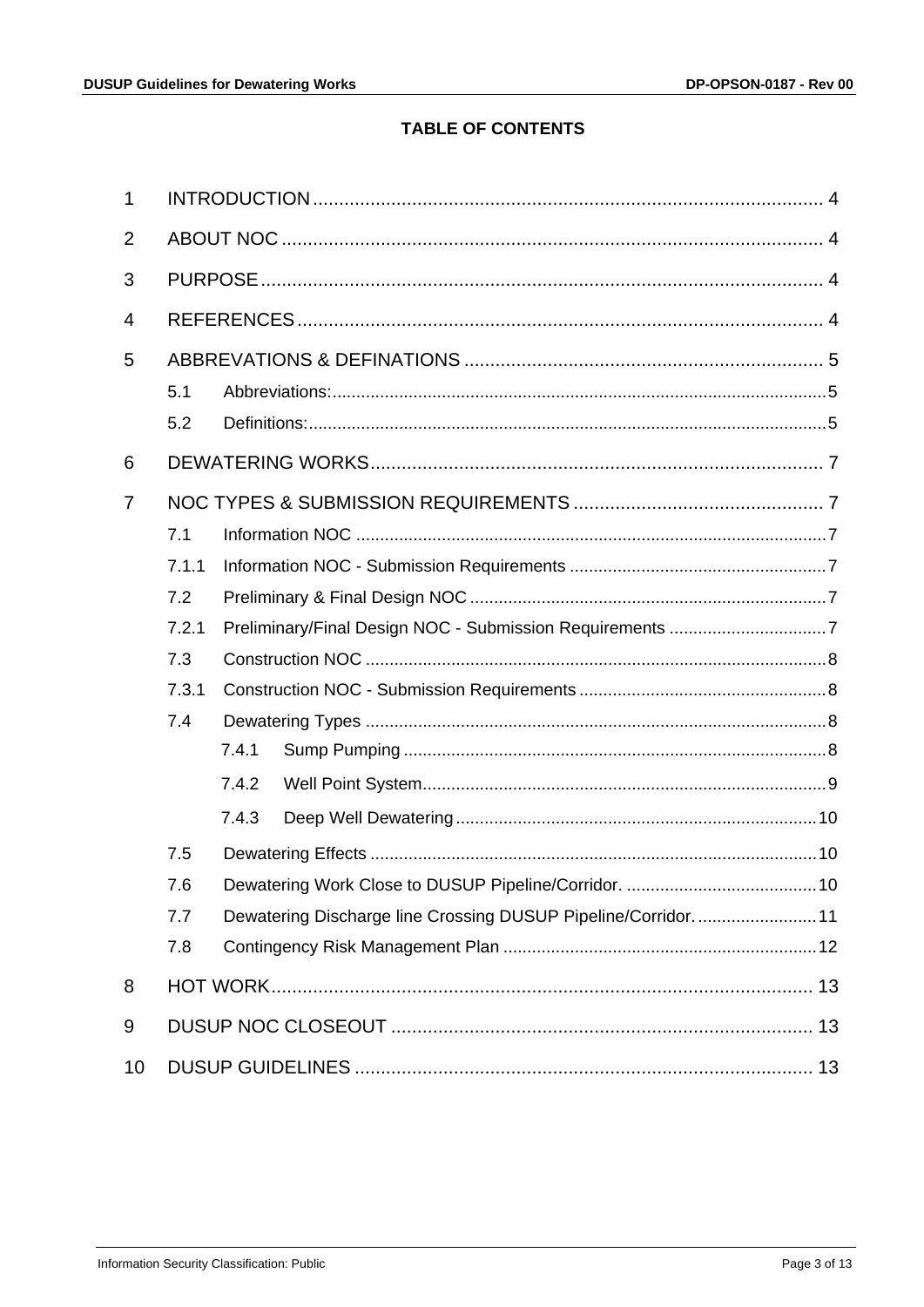# <span id="page-3-0"></span>**1 INTRODUCTION**

Dubai Supply Authority (DUSUP) provides energy supply (Natural Gas) to Emirate of Dubai to meet the needs of electricity generation and water desalination through its pipeline network, Through the production of natural gas (which is processed into gas and condensate products), the purchase of pipeline gas and LNG (and its regasification), gas storage and the operation of the pipeline network, DUSUP plays a key role in the growth and development of Dubai.

DUSUP has assigned Dubai Petroleum Establishment (DPE) the responsibility for operating DUSUP assets and authorised DPE to manage all emergency events occurring on its own operated facilities, pipelines and assets within pipeline corridors in liaison with other governmental entities.

DPE-DUSUP designs operates and maintains DUSUP's onshore pipelines and related facilities to International Standards in order to ensure an uninterrupted flow of gas and other hydrocarbons across Dubai.

There are approximately 700 kilometres of onshore hydrocarbon pipelines operating in Dubai. The gas pipelines operate at high-pressures up to 960-psig and transport highly explosive and flammable natural gas. A number of jet fuel and fuel oil pipelines share the corridors with the gas and condensate pipelines.

# <span id="page-3-1"></span>**2 ABOUT NOC**

NOC stands for No Objection Certificate. The NOC System is in place in Dubai to review and preapprove any work in NOC Zone in order to confirm compliance of the Property Developer/Owner, Consultants & Contractor with DUSUP standard and requirements. DUSUP NOC is issued through Dubai Governments e-NOC system administered by RTA.

DUSUP receive and process NOC through the Dubai Government e-NOC (electronic NOC) system administered by RTA. The link for e-NOC application is:

<https://noc.rta.ae/RTAeNOC/Webpages/common/login/login.aspx>

DUSUP NOC is issued for hydrocarbon pipelines that are owned and operated by DUSUP/ DPE, ENOC, EMDAD and Dolphin Energy.

# <span id="page-3-2"></span>**3 PURPOSE**

The purpose of this guideline is to assist DUSUP/DPE NOC staff for NOC review and field staff for monitoring dewatering work crossing or adjacent to DUSUP corridor and a guide for NOC applicants (Consultants & Contractors) on the requirements for NOC application acceptance.

This guideline document is based on DUSUP/DPE previous experience of providing quality service of energy supply (Natural Gas) to the Emirate of Dubai through the pipeline network.

This Guideline document will be published in DUSUP website.

# <span id="page-3-3"></span>**4 REFERENCES**

DUSUP NOC Standard Conditions - DP-OPSON-0056

DPE Hot Work Procedure - DPE-HSE-00044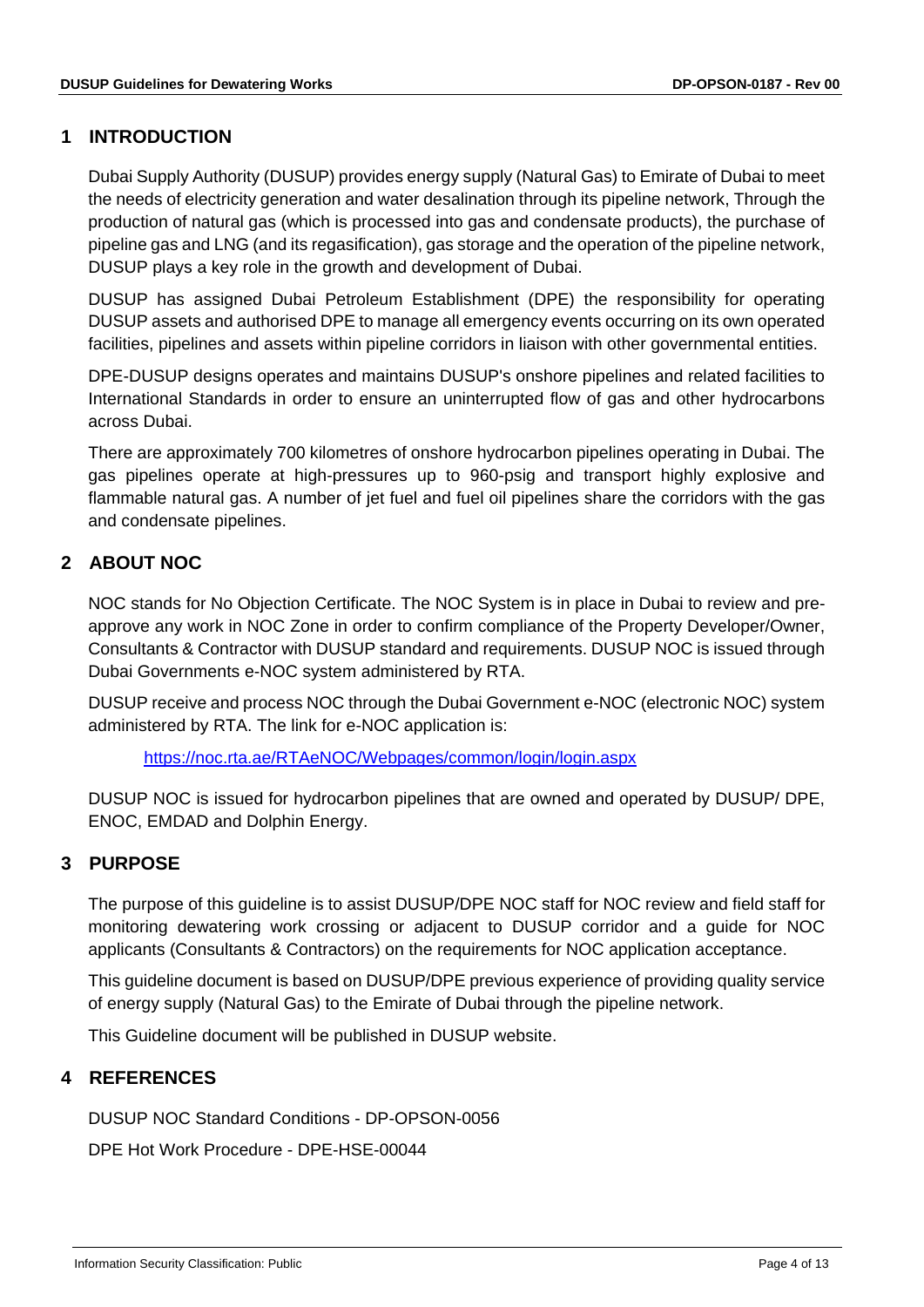# <span id="page-4-0"></span>**5 ABBREVATIONS & DEFINATIONS**

#### <span id="page-4-1"></span>**5.1 Abbreviations:**

| <b>Abbreviation</b> | <b>Description</b>                            |
|---------------------|-----------------------------------------------|
| <b>ALARP</b>        | As Low As Reasonably Practicable              |
| <b>DPE</b>          | Dubai Petroleum Establishment                 |
| <b>EMARAT</b>       | <b>Emirates General Petroleum Corporation</b> |
| <b>EMDAD</b>        | <b>EMARAT, Air BP and Shell Joint Venture</b> |
| <b>ENOC</b>         | <b>Emirates National Oil Company</b>          |
| e-NOC               | Electronic NOC                                |
| <b>GCS</b>          | <b>Gas Control Station</b>                    |
| <b>HSE</b>          | Health, Safety and Environment                |
| <b>MS</b>           | <b>Method Statement</b>                       |
| <b>MSRA</b>         | Method Statement and Risk Assessment          |
| <b>NOC</b>          | No Objection Certificate                      |
| <b>PPE</b>          | <b>Personal Protective Equipment</b>          |
| <b>PTW</b>          | Permit to Work                                |
| <b>RA/TRA</b>       | Risk Assessment/ Task Based Risk Analysis     |
| <b>ROW</b>          | Road Right of Way (of RTA)                    |
| <b>RTA</b>          | Roads and Transport Authority                 |

#### <span id="page-4-2"></span>**5.2 Definitions:**

| Term                   | <b>Definition</b>                                                         |
|------------------------|---------------------------------------------------------------------------|
|                        |                                                                           |
| <b>ALARP</b>           | In risk assessment when the risk is assessed and controlled the           |
|                        | residual risk shall be reduced to ALARP (as low as reasonably             |
|                        | practicable)                                                              |
| Berm                   | A soil bund built over the pipeline as a protection cover.                |
| Construction           | The erection of any new buildings or structures, or the variations to the |
|                        | Infrastructure facilities or existing asset.                              |
| Consultant             | A natural or legal person who is offering advice/consultation on          |
|                        | engineering, technical, or any other matter related to design and         |
|                        | construction.                                                             |
| Contractor             | An organization designated by the Owner or the Operator for the           |
|                        | purpose of carrying out the works related to Construction, or execution   |
|                        | of any work that requires obtaining of No Objection Certificates from     |
|                        | the DUSUP.                                                                |
| <b>Control Measure</b> | Provisions to reduce identified risks.                                    |
|                        |                                                                           |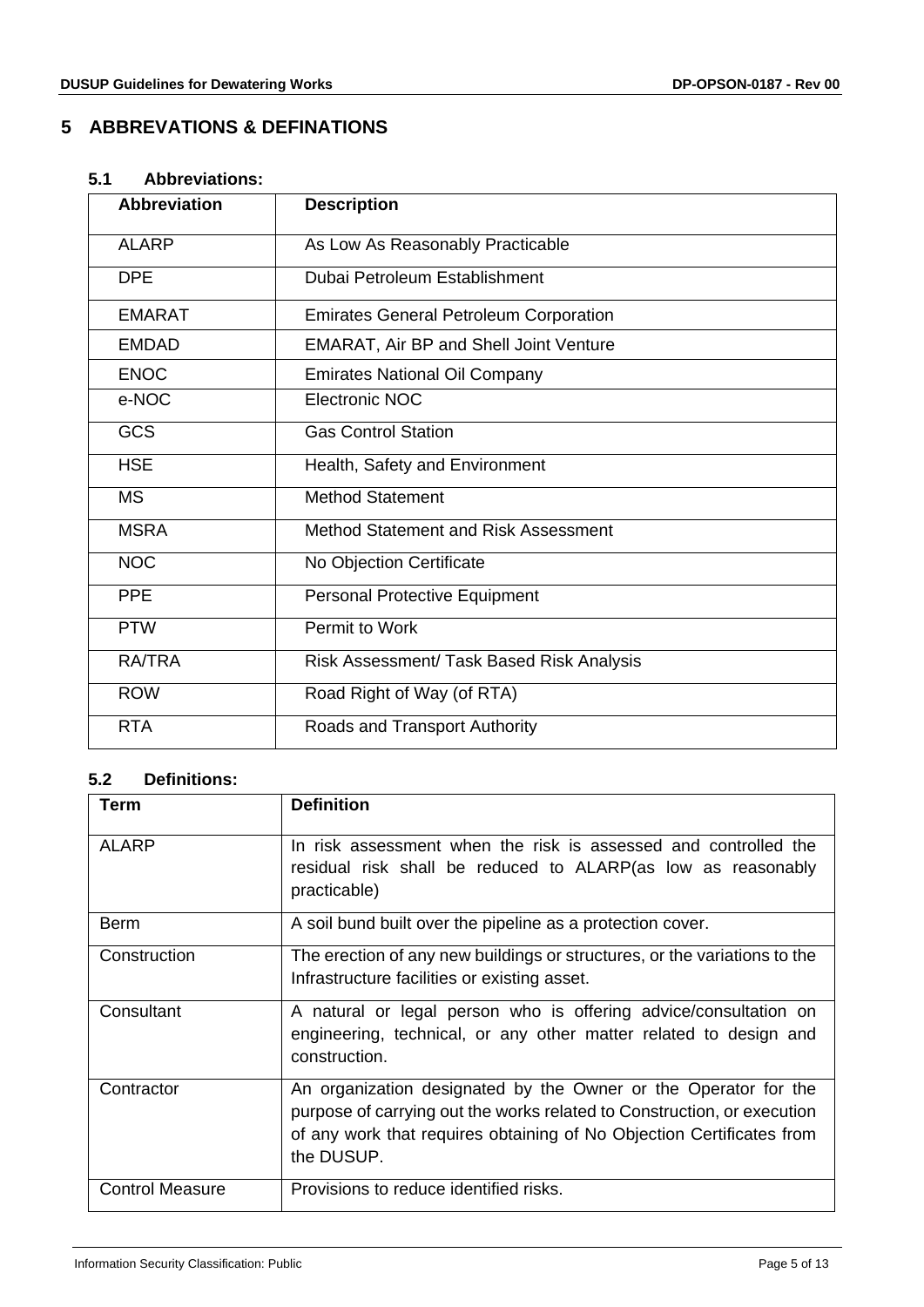| <b>DPE</b>                        | Dubai Petroleum Establishment responsible for the Operation of<br><b>DUSUP Asset.</b>                                                                                                                                     |
|-----------------------------------|---------------------------------------------------------------------------------------------------------------------------------------------------------------------------------------------------------------------------|
| <b>DUSUP Corridor</b>             | DUSUP Corridor is the land allocated by Dubai Municipality or other<br>statutory government authority to DUSUP for the construction,<br>operation and maintenance of gas and fuel pipelines in the emirates of<br>Dubai.  |
| e-NOC                             | The electronic NOC application that can be submitted via the online<br>system:<br>https://noc.rta.ae/RTAeNOC/Webpages/common/login/login.aspx                                                                             |
| Hazard                            | A Hazard is any source of potential damage, harm or adverse effects<br>on people, property environment or organization.                                                                                                   |
| Lance                             | Metal pipe supplying a jet of water                                                                                                                                                                                       |
| No Objection<br>Certificate (NOC) | A document approved by the DUSUP through e-NOC, for the technical<br>design of proposed development or authorizing a contractor to carry<br>out a Construction/Restricted Activity within the NOC Zones.                  |
| NOC Zone                          | DUSUP NOC Zones are:                                                                                                                                                                                                      |
|                                   | 60 meter either side from the center of pipelines or DUSUP<br>٠<br>Corridor limit, whichever is greater.                                                                                                                  |
|                                   | 10 meter either side of the pipelines line for the pipe lines<br>$\bullet$<br>located within DEWA or EGA (DUBAL) Plot limits.                                                                                             |
|                                   | 5 meter either side from the center of 8"Shell pipeline<br>$\bullet$<br>(Abandoned, Positively Isolated).                                                                                                                 |
|                                   | 300 meter for High Voltage Over Head Lines parallel to<br>$\bullet$<br>hydrocarbon pipelines/pipeline corridor.                                                                                                           |
|                                   | 500 meter for Subsea Pipelines.                                                                                                                                                                                           |
|                                   | 500 meter for Land Use Planning adjacent to DUSUP<br>Pipeline/Pipeline Corridor.                                                                                                                                          |
| Permit to Work<br>(PTW)           | A written or digital approval granted by DPE that authorises a person<br>or persons to carry out specific work within a specified time frame<br>within the proximity of DUSUP asset/plot boundary limit.                  |
| <b>Risk</b>                       | A situation involving exposure to danger                                                                                                                                                                                  |
| <b>Risk Assessment</b>            | A report prepared by the Applicant/Customer seeking DUSUP NOCs,<br>identifying potential risks and mitigation measures involved in carrying<br>out any Construction or Restricted Activity within the DUSUP NOC<br>Zones. |
| Safety                            | The absence of any risk of harm or damage to the people, DUSUP<br>asset/Infrastructure that is deemed unacceptable as per the<br>DUSUP/DPE Safety Regulation or Standard Operating Procedure.                             |
| <b>Utilities</b>                  | Utilities are means of supply of essential services such as electricity &<br>communication through cables, water, drainage and natural gas or fuel<br>oil through the pipelines.                                          |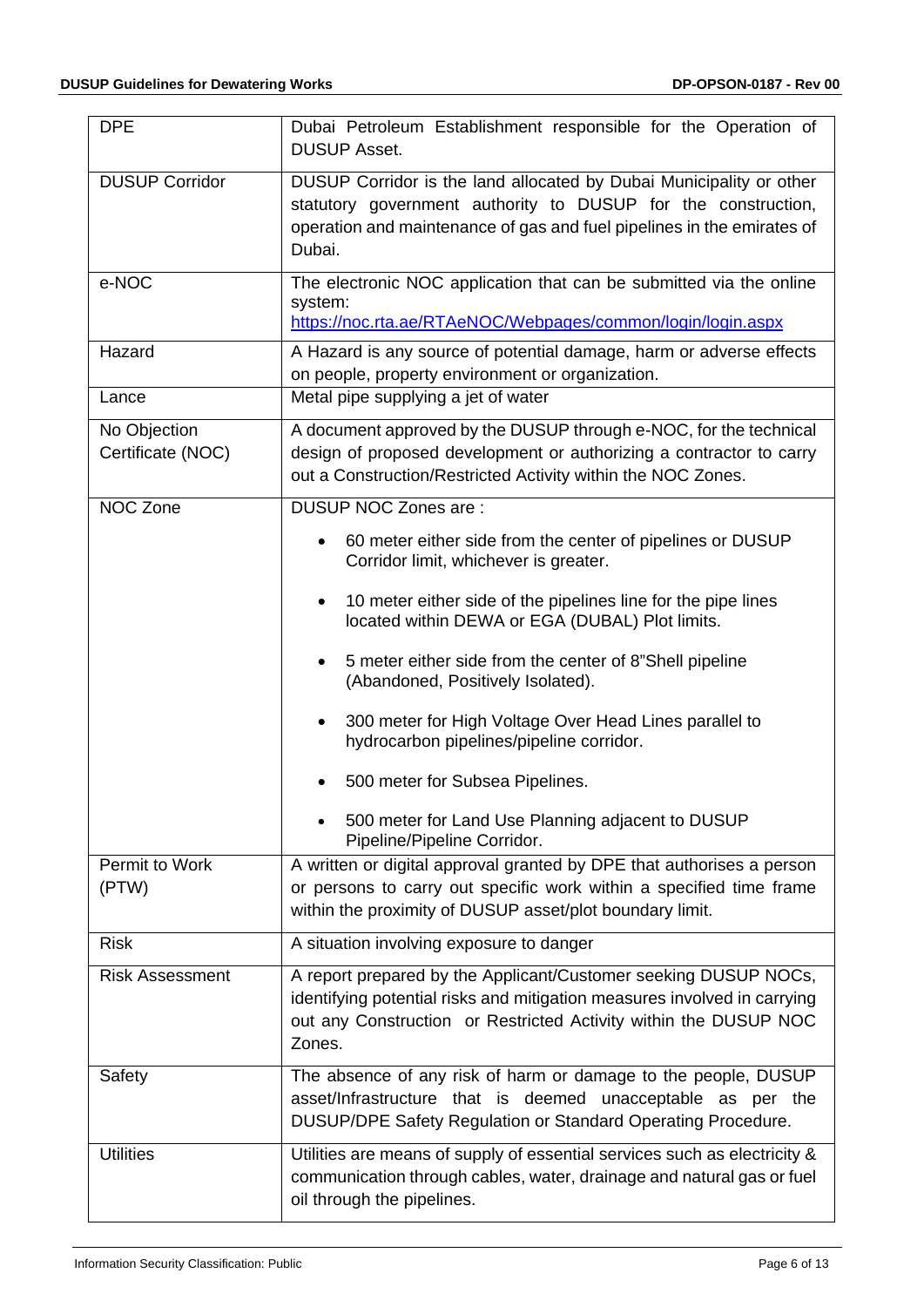# <span id="page-6-0"></span>**6 DEWATERING WORKS**

Dewatering provides dry and stable conditions for excavations, allows to increase the stability of the soil slopes/excavation and ensures workers safety.

Most of the Dewatering NOC processed by DUSUP is for the Dewatering line crossing of DUSUP corridor or pipelines or crossing of pipeline patrol access or DUSUP corridor section at ROW.

However DUSUP also process NOC for the installation of dewatering system outside corridor and within the NOC zones.

# <span id="page-6-1"></span>**7 NOC TYPES & SUBMISSION REQUIREMENTS**

For the structure adjacent or close to DUSUP corridor limit, following DUSUP NOC's are applicable:

- Information NOC
- Preliminary Design NOC/Final Design NOC
- Construction NOC
- <span id="page-6-2"></span>• NOC Close-out

## **7.1 Information NOC**

Existing, planned pipeline, pipeline facility information and corridor limits along with Standard DUSUP NOC Conditions are shared with the applicants (consultant or contractor) through e-NOC for the design and construction of proposed work.

## <span id="page-6-3"></span>**7.1.1 Information NOC - Submission Requirements**

- a) AutoCAD drawing on DLTM coordinates datum showing the proposed Project Limit Plan for issuing Pipeline Information.
- b) Pdf file of drawing showing proposed Project Limit Plan for issuing Pipeline Information.
- c) For issuing Pipeline information, it is mandatory for the applicant to submit a confidentiality undertaking letter as per the DUSUP approved letter template. The Confidentiality Undertaking Letter template can be downloaded from DUSUP website using link: <https://www.dusup.ae/noc>
- d) Undertaking letter must be submitted with company stamp and signed by the authorized company representative.
	- Note: Information NOC will be issued with DUSUP Standard NOC Conditions, AutoCAD file of existing pipeline information, corridor limits, corridor fence and gate locations, desert crossings and other facilities such as valve station and pigging facilities and applicable guidelines.

# <span id="page-6-4"></span>**7.2 Preliminary & Final Design NOC**

Preliminary Design NOC are initial design proposal seeking input and approval in order to proceed with the Final Design. Final Design NOC is submitted after incorporating Preliminary Design NOC conditions.

#### <span id="page-6-5"></span>**7.2.1 Preliminary/Final Design NOC - Submission Requirements**

a) Key Plan showing project location.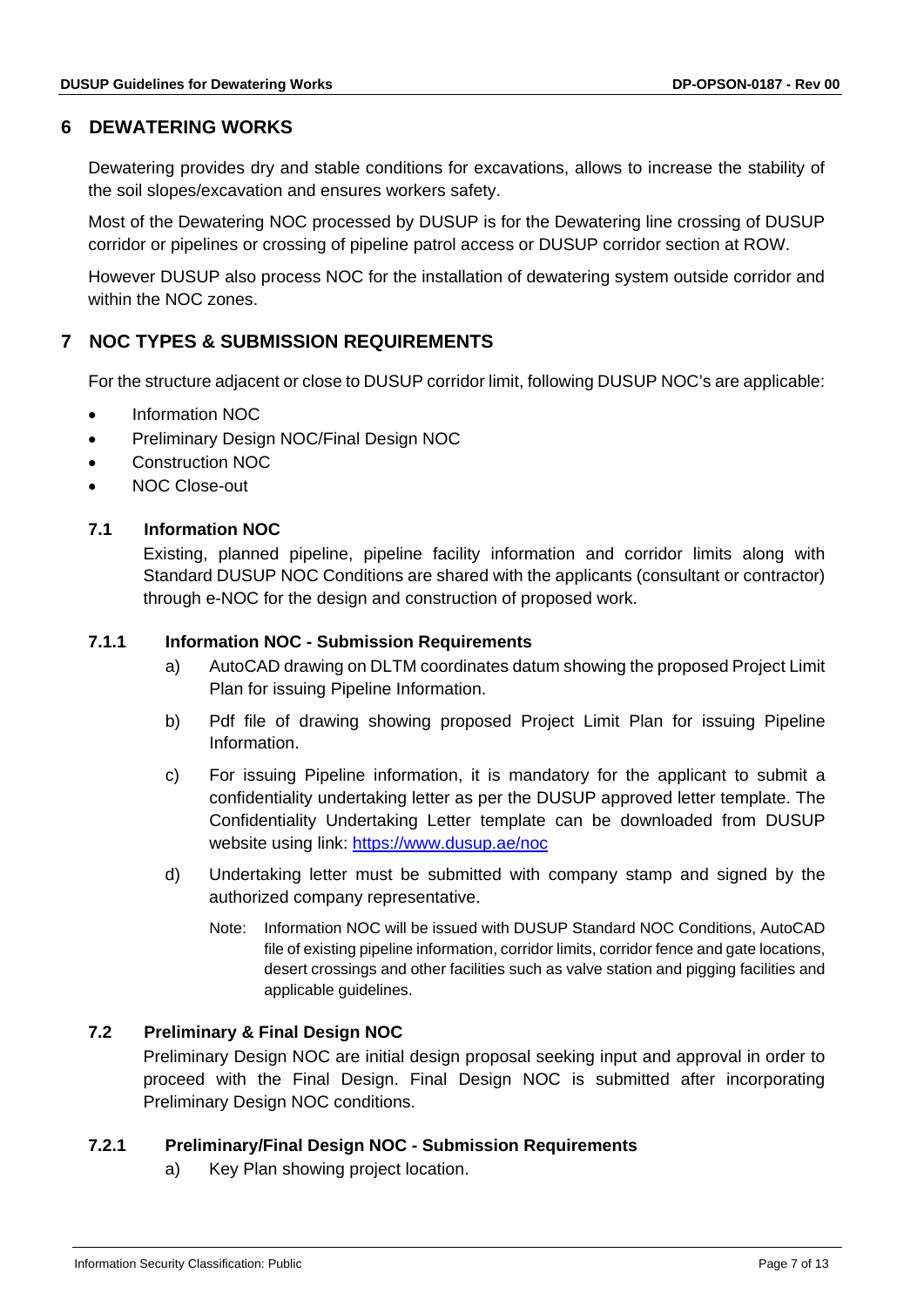- b) General Layout Plan incorporating existing site condition, proposed work, DUSUP corridor limit, pipelines/ facilities as provided in Information NOC.
- c) AutoCAD file of General Layout Plan drawing prepared on DLTM coordinates datum.
- d) Cross Section drawing showing DUSUP corridor fence, proposed dewatering system adjacent /crossing DUSUP corridor, separation distance from nearest HC pipelines as provided through the Information NOC.
- e) Dewatering design for ground water dewatering nearby DUSUP assets.
- f) Include applicable notes from the DUSUP Standard NOC Conditions and relevant DUSUP Guidelines in the drawing (refer to DUSUP webpage: [https://www.dusup.ae/noc\)](https://www.dusup.ae/noc).
- g) The design and monitoring of the dewatering system shall be approved and reviewed by an entity licensed for similar activities in Dubai.
- h) Permanent dewatering of any proposed structure near DUSUP pipeline will not be accepted.

## <span id="page-7-0"></span>**7.3 Construction NOC**

Valid Construction NOC must be available at site before commencement of any construction activities within the DUSUP NOC Zones.

#### <span id="page-7-1"></span>**7.3.1 Construction NOC - Submission Requirements**

Construction NOC submission must include but not limited to following:

- a) Completed check list for Design NOC condition compliance, if applicable.
- b) Key Plan Showing Project Location.
- c) General Layout Plan incorporating existing DUSUP corridor limit, nearest DUSUP pipeline as provided in Information NOC and proposed dewatering work as approved in Final Design NOC.
- d) Detail Cross Section drawing showing: DUSUP corridor fence, existing nearest pipeline, proposed dewatering line/dewatering system, Crossing details at existing pipeline and patrolling access.
- e) Method statement and risk assessment for installation near DUSUP pipeline.
- f) Schedule of work.
- g) Include applicable notes from the DUSUP Standard NOC Conditions in the drawing.

Note: For temporary dewatering line crossing or parallel to DUSUP pipeline/corridor dewatering contractor may directly apply for Construction NOC.

## <span id="page-7-2"></span>**7.4 Dewatering Types**

There are different types of groundwater dewatering methods. The most common in the region are Trenching and Sump Pumping, Well points and Deep wells.

# <span id="page-7-3"></span>**7.4.1 Sump Pumping**

Sump pumping is the simplest dewatering method, whereby a sump (ditch) is excavated to allow ground water to accumulate in sum pit and pumped away for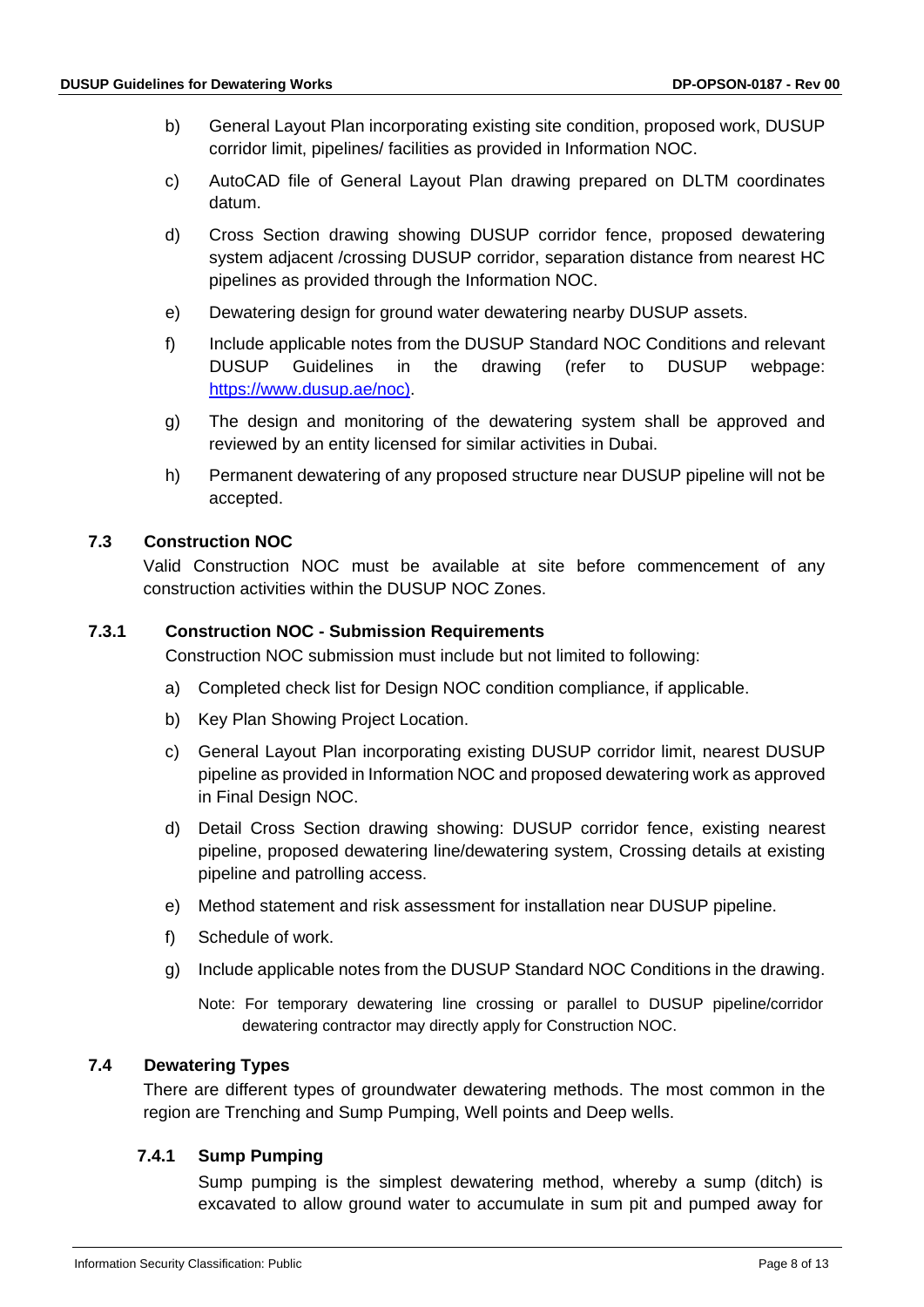disposal using a robust solid handling pump. This method is suitable for the areas where soil is gravelly or sandy and sump can be situated at a lower level than that of the excavation bottom.

Sump pump shall be located minimum 1.0 meter away from the edge of protected edge of excavation trench.



## <span id="page-8-0"></span>**7.4.2 Well Point System**

Well point systems consist of a series of small-diameter wells, connected by a header pipe to a centrally located suction pump. Groundwater is abstracted through the well points from a vacuum generated by the pump.

Well point dewatering consists of installation of UPVC riser pipes with a filter section on the lower portion, driven into the ground through the use of high pressure water. The jetting pump is connected to a lance through which the high pressure water is injected into the ground, forming a bore hole into which the well point can be installed. The lance is rotated to create a gap around the well point, which in turn is filled with suitable filter material.

Well point system using water jet can be installed where access with drill rig is not possible. However in case of hard soil or high in clay content water jet may not be feasible for well point installation in such case well point installation may require use of drilling rig for drilling by professional drilling team.

Well point systems are particularly suited for shallow excavation where drawdown depth is less than 15 feet (4.5m).

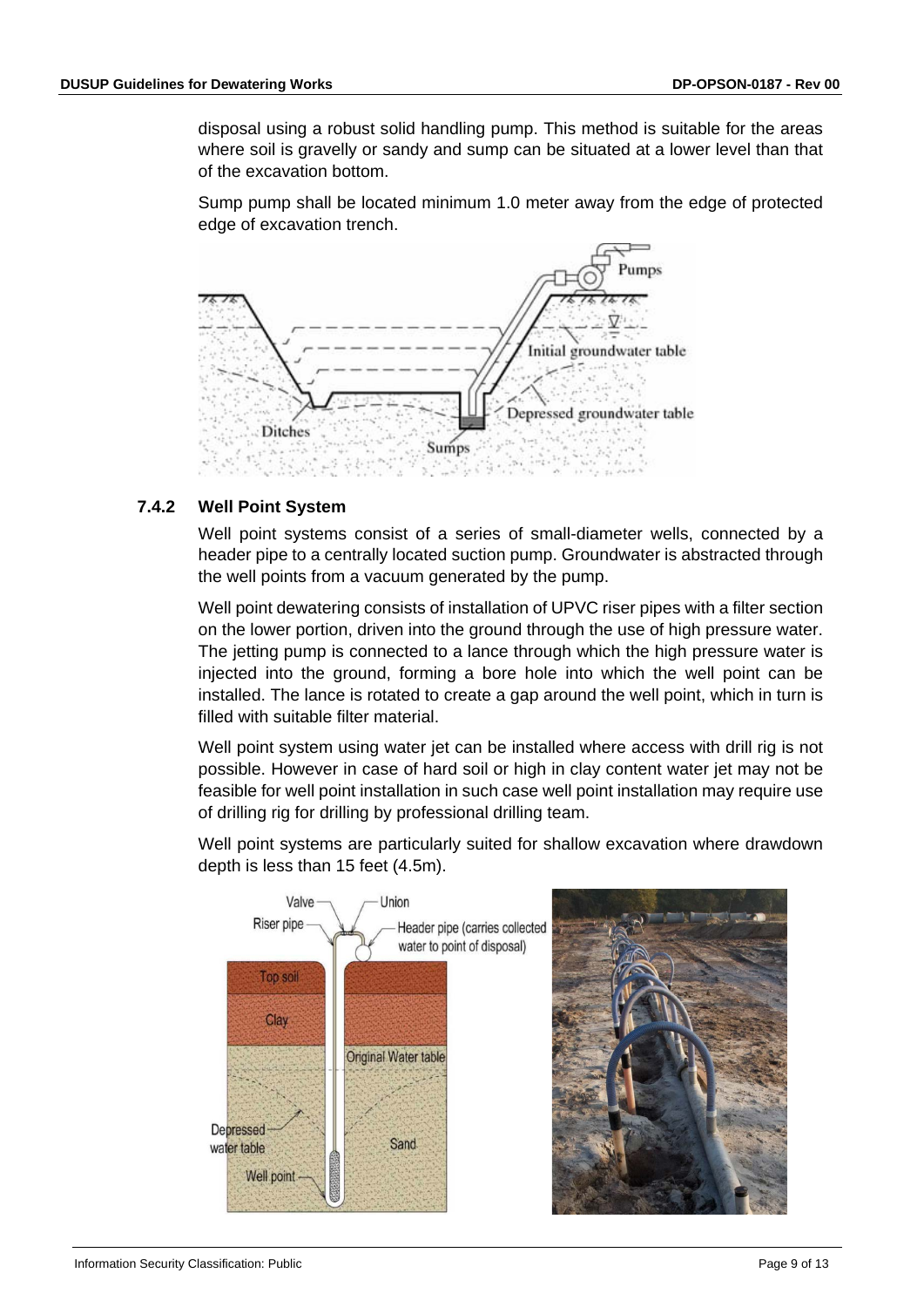# <span id="page-9-0"></span>**7.4.3 Deep Well Dewatering**

This system is beneficial for dewatering to depths at which suction lift limitations prevent the use of well point system. Deep wells also offer the ability to control large volume of water with the well depth up to 30 meters. Installation of well can be far enough from the excavation so as to not to be obstructive as the wells can be spaced approximately 15meters apart. Typical Deep well construction is shown in figure below:



# <span id="page-9-1"></span>**7.5 Dewatering Effects**

Dewatering can cause the ground to loose structural integrity, which causes ground settling. If the extent of ground settling is large, it can damage nearby property and structures. When groundwater is extracted from the soil, it causes the soil to compress. It can also be caused by small soil and ground partials being extracted with the ground water through well.

Beneath a static horizontal water table, an underground structure will experience the same pore pressure on both sides (hydrostatic). If dewatering operations are commenced on one side of the structure, the side of the underground structure closest to the dewatering operation will experience a reduction in pore pressure. The difference in groundwater pressures between each side may generate significant structural forces within the underground structure.

#### <span id="page-9-2"></span>**7.6 Dewatering Work Close to DUSUP Pipeline/Corridor.**

The key principles to minimize the impact of dewatering of groundwater upon adjacent DUSUP/DPE assets are as follows:

a) Ensure groundwater drawdowns are limited to avoid potential settlement within DUSUP corridor and appropriate filter is used so that fines are not drawn through the groundwater pumping system which may subsequently cause erosion and instability around the excavation.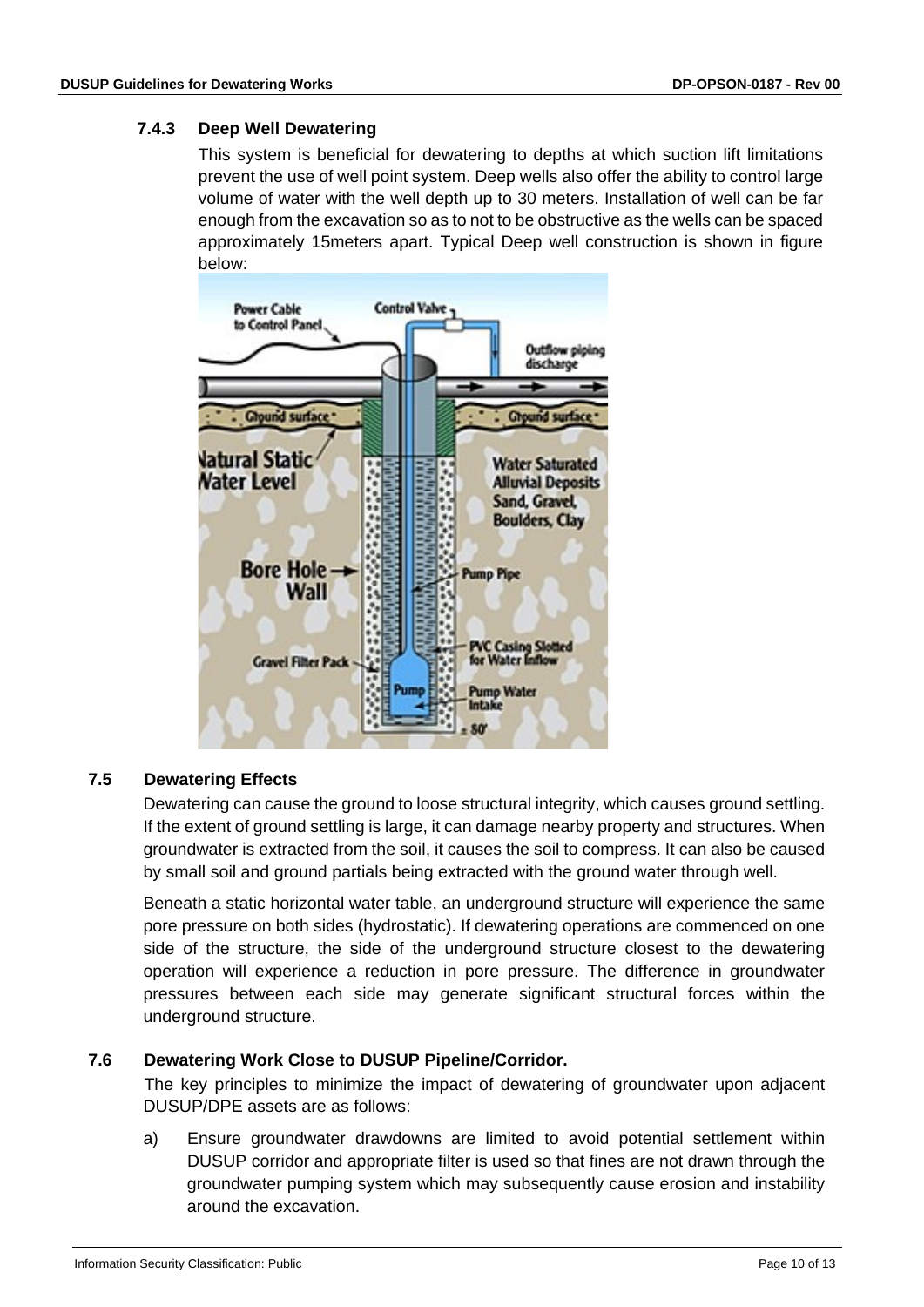- b) The dewatering designer shall demonstrate that the likely change in pore water pressures caused by dewatering will not significantly affect buried DUSUP pipeline / pipeline support foundation.
- c) Where the site investigation reveals the presence of cavities the dewatering designer shall consider the potential for settlement generated by collapse of existing cavities caused by groundwater drawdown.
- d) Standby equipment shall be required to operate during breakdown or maintenance periods. All standby equipment shall be periodically operated to ensure that it is ready to function in the event of a breakdown of the regular equipment. Measures shall be in place to indicate whether the pumping unit is operational or not (e.g. signal lights or warning buzzers). If control of the groundwater is critical to safety of the excavation or foundation, appropriate operating personnel shall be on duty at all times.
- e) The Applicant is required to clearly demonstrate in their submission how the above key principles will be achieved during construction of the proposed works.
- f) All practical measures shall be considered to avoid land subsidence and land subsidence adversely affecting adjacent assets. Dewatering shall cease or be modified if there is evidence of land subsidence.
- g) Identify the risk prior to the construction by estimating drawdown-induced ground settlement. Provide sufficient temporary support to excavations to maintain stability, where seeps might otherwise induce progressive collapse of the sides of the excavation.
- h) Where settlement sensitivity assessment identifies problematic total and differential settlements, a review of the appropriateness of the proposed dewatering methodology is required. Geotechnical investigation and laboratory testing may be required to enable refined estimation of potential dewatering settlements at the site.
- i) Dewatering in periods of intense, heavy rain, when the infiltrative capacity of the soil is exceeded, should be avoided.
- j) Surface discharge of dewatering near DUSUP corridor is not permitted to protect the corridor from flooding and erosion.
- k) Protection must be provided for any spillage or environment contamination from the drilling and dewatering activities.
- l) Dewatering water shall be disposed as per the requirements and approval of Dubai Municipality.

# <span id="page-10-0"></span>**7.7 Dewatering Discharge line Crossing DUSUP Pipeline/Corridor.**

Dewatering discharge lines are either of flexible PVC hose or HDPE lines as per the duration of use. Following are the requirements for crossing DUSUP corridor and Pipelines:

a) Dewatering discharge line crossing pipeline berm shall be installed on a purpose built temporary bridging unit; typically made of scaffolding system and flexible discharge pipe at the crossing shall be sleeved with the heavy duty PVC Sleeve to protect erosion of pipeline berm from any leak. As the bridge is temporary, the CONTRACTOR shall provide details as to how the temporary bridge shall be removed once dewatering is completed.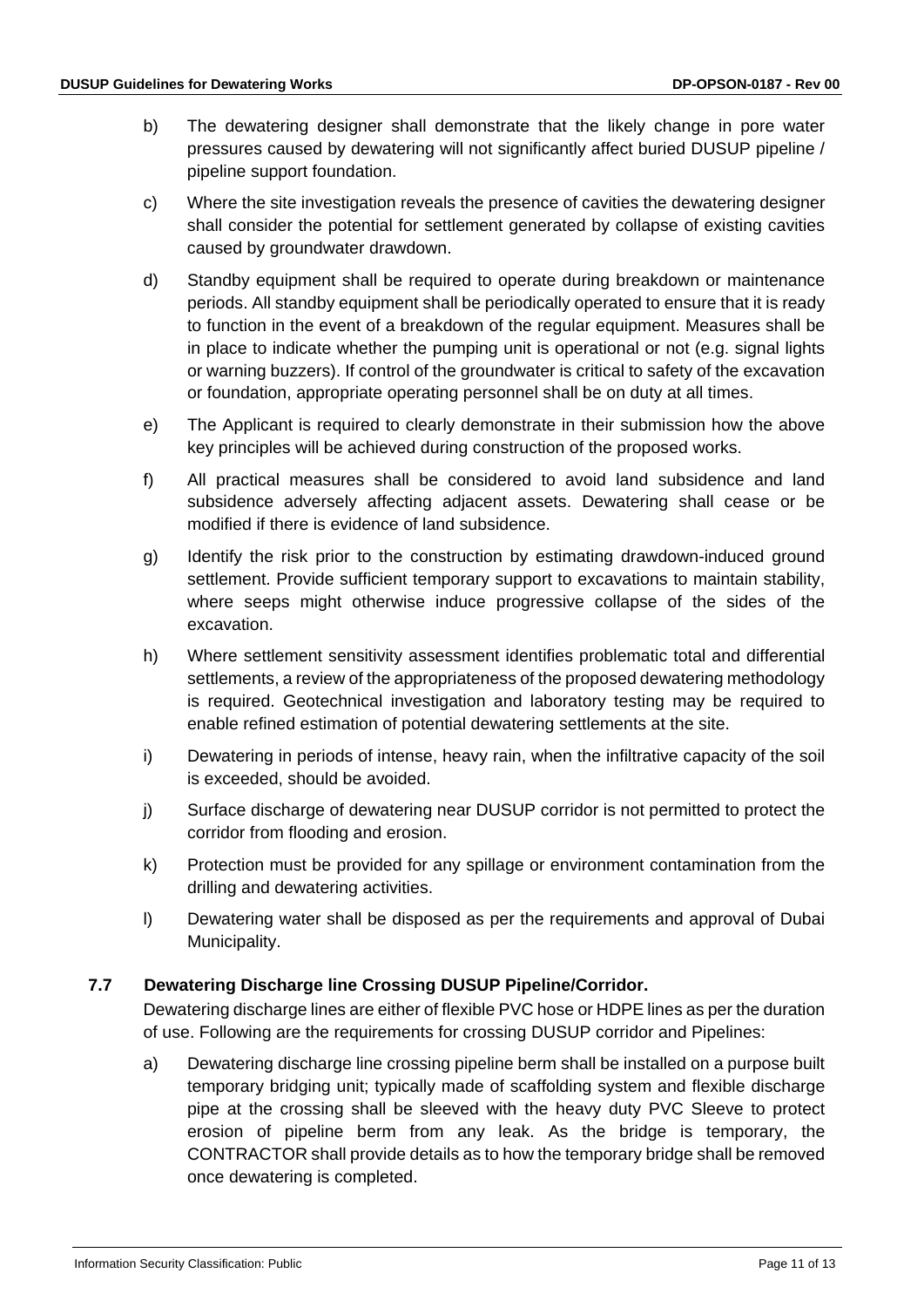b) The dewatering discharge line crossing patrolling access track shall be safely buried or protected in order that DUSUP routine patrolling and operation activities are not affected. See sample picture below:



- c) If the dewatering installation at DUSUP corridor to be extended beyond six months, the design & details of crossing may require further field verification by DUSUP staff.
- d) For long term dewatering lines installation (e.g. HDPE lines) crossing of corridor may be considered as permanent utility crossing and NOC review shall be carried out as per DUSUP Guidelines for Utility Crossing Hydrocarbon Pipelines: DPE-OPSON-0158. Installation of HDPE pipeline crossing over the scaffold as shown in picture is not recommended.



e) Stopping of dewatering during the progress of work may not be possible, because water table will come back to original state once the dewatering is shut. Therefore before shutting of dewatering operation risk must be analysed by the competent person.

#### <span id="page-11-0"></span>**7.8 Contingency Risk Management Plan**

The contingency and risk management plans shall be in place to handle the following events but not limited to:

- a) Impacts posed by maintenance operations.
- b) Loss of power or other technical pump failure.
- c) Clogging of well screens and High sediment inflows.
- d) Inundation of water flows higher than anticipated (e.g. flooding, rainfall or the shutdown of other dewatering systems in the vicinity of the project).
- e) Pay special attention and discontinue dewatering if the area shows signs of instability, cracks, erosion or settlement.
- f) Broken or damaged secondary component (e.g. pipe) in the dewatering system.
- g) Instability of the temporary bridging unit above pipelines.